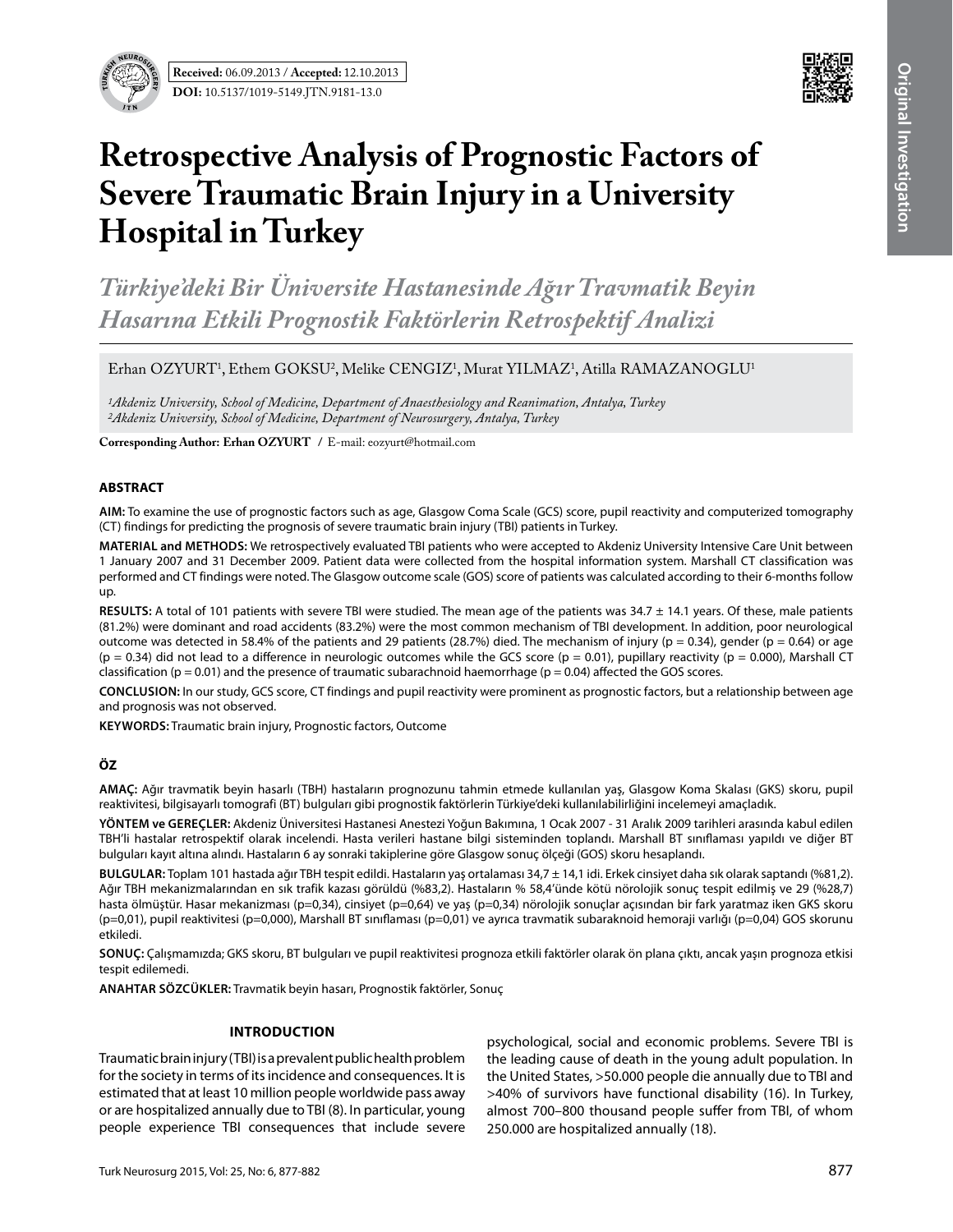Because of utilizing evidence-based guidelines in the management of patients, the mortality rates of severe TBI patients have decreased from 50% to 25% (2). Due to the possibility of long-term neurological effects in the prognostic markers of surviving patients, which are assessed accurately and meticulously, valuable information was ascertained about the prognosis of the patients. Previous studies indicated that age, the Glasgow Coma Scale (GCS) score, computed tomography (CT) findings and pupil reactivity were found to be effective for determining the prognosis of patients but gender and mechanism of injury were not (3, 10- 12). These factors have been studied extensively in developed countries, but studies have been limited in developing and underdeveloped countries thus far (1, 14).

The objective of this study was to examine the availability of prognostic factors used for predicting the prognosis of severe TBI patients in Turkey and to guide clinicians in this regard.

## **Methods**

We evaluated TBI patients who were accepted to the Akdeniz University Intensive Care Unit (ICU) between 1 January 2007 and 31 December 2009. The Akdeniz University ICU has 24 beds and is a mixed tertiary ICU. Those TBI patients who were >18 years old and were followed and treated for >24 h in the ICU were included in this study. Patients who had a GCS score of >8, who were followed-up at another hospital for >48 h, and those who died within the first 24 h after having been accepted to the ICU were excluded from the study.

Age, gender, GCS score, pupil reactivity and the injury mechanism of patients were acquired from the hospital information system (HIS). Radiology reports of the patients that were obtained from HIS were also examined. Marshall CT classification (Table I) was performed and the presence of traumatic subarachnoid haemorrhage (tSAH), epidural hematoma (EDH) and subdural hematoma (SDH) were also recorded. Standard treatment, that was consistent with TBI guidelines, was applied to all patients and referrals to rehabilitation clinics were provided on time. The Glasgow Outcome Scale (GOS) score of the patients was calculated according to their 6-month follow-up and was divided into Good (score of 4–5) and Poor (score of 1–3) neurological outcome (Table II) (7).

For statistical evaluations, SPSS Statistics 21.0 (IBM Corp., Armonk, NY, USA) software was used. The results were expressed as mean  $\pm$  standard deviation or as a number representing a percentage. For the comparison of categorical variables, the chi-square test was used and  $p < 0.05$  was considered statistically significant.

## **Results**

A total of 170 TBI patients were accepted to the ICU between 1 January 2007 and 31 December 2009. Fifty-six patients had a GCS score of >8, 3 patients were followed up in another hospital for >48 h and 10 patients died within the first 24 h, resulting in a total of 69 patients who were excluded from this study. Therefore, 101 severe TBI patients were included in the study (Table III). The general characteristics of the study population are provided in Table IV, while Table V shows the relationship of the prognostic factors with the GOS.

# *Age*

The mean age of the patients was  $34.7 \pm 14.1$  years. The number of patients <60 years old was 95 (94%). No relationship was

| Class I            | No visible intracranial pathology seen on CT scan                                                                                                                         |
|--------------------|---------------------------------------------------------------------------------------------------------------------------------------------------------------------------|
| Class II           | Cisterns are present with midline shift 0-5 mm and/or lesions densities present; no<br>high or mixed density lesion >25 cc, may include bone fragments and foreign bodies |
| Class III          | Cisterns compressed or absent with midline shift 0-5 mm; no high or mixed density<br>$lesion > 25$ mm                                                                     |
| Class IV           | Midline shift >5 mm; no high or mixed density lesion >25 cc.                                                                                                              |
| Class <sub>V</sub> | Any lesion surgically evacuated.                                                                                                                                          |
| Class VI           | High or mixed density lesion >25 cc; not surgically evacuated.                                                                                                            |

## **Table I:** Marshall Computed Tomography (CT) Classification

# **Table II:** Glasgow Outcome Scale

| 1. Death                       | Dead.                                                                                                 |
|--------------------------------|-------------------------------------------------------------------------------------------------------|
| 2. Persistent vegetative state | Severe damage with prolonged state of unresponsiveness and a lack of higher mental<br>functions.      |
| 3. Severe disability           | Severe injury with permanent need for help with daily living.                                         |
| 4. Moderate disability         | No need for assistance in everyday life, employment is possible but may require<br>special equipment. |
| 5. Good recovery               | Light damage with minor neurological and psychological deficits.                                      |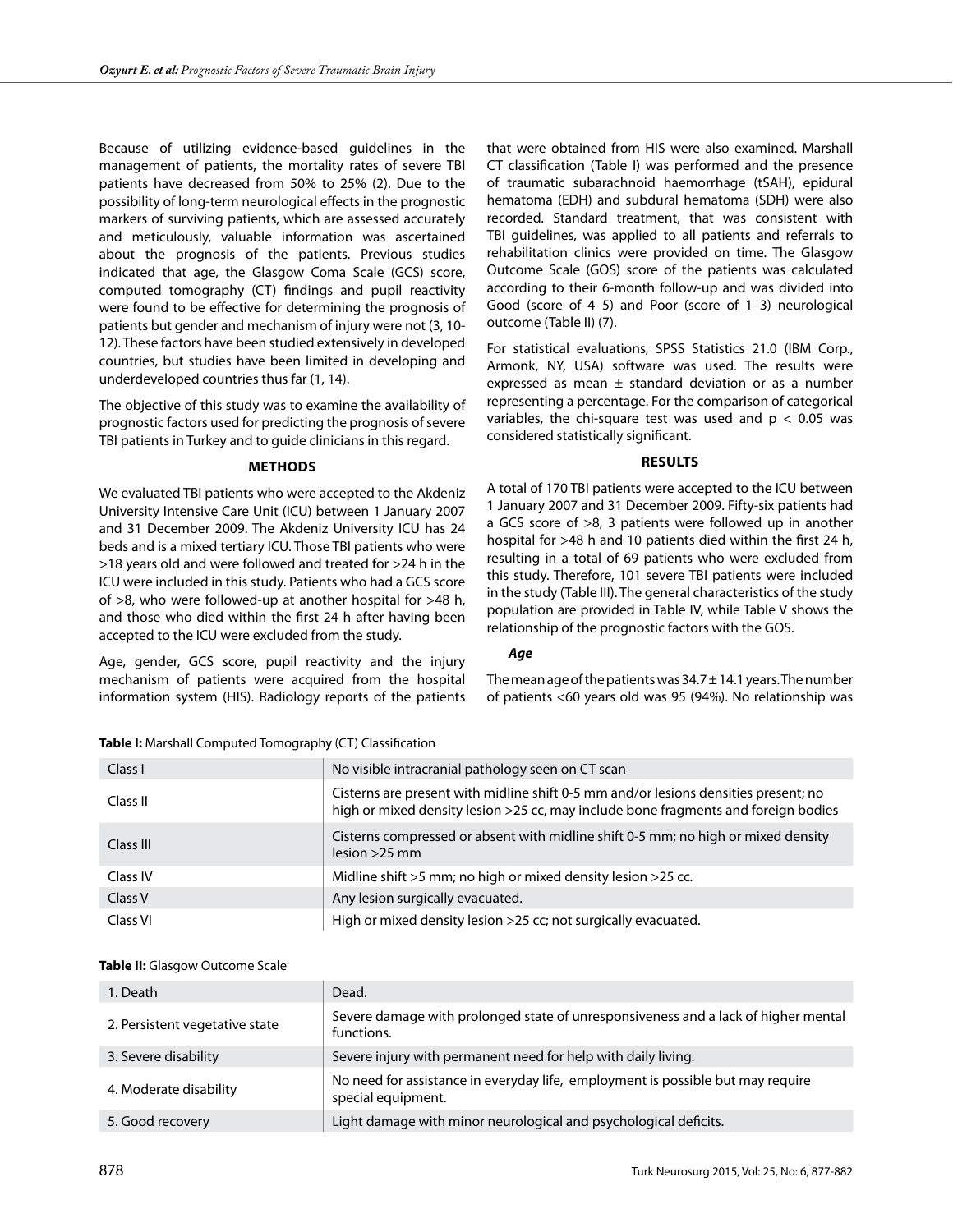



**Table IV:** The General Characteristics of Study Population

| Mean age±SD                          | $34.7 \pm 14.1$                                         |                                                                                  |
|--------------------------------------|---------------------------------------------------------|----------------------------------------------------------------------------------|
| Gender/(male) n (%)                  | 82 (81.2)                                               |                                                                                  |
| <b>Mechanism of</b><br>injury        | Motorcycle<br>Automobile<br>Pedestrian<br>Fall<br>Other | 38 (37.6%)<br>27 (26.7%)<br>19 (18.8%)<br>12 (11.9%)<br>5 (4.9%)                 |
| <b>Pupil reactivity</b>              | <b>Both reactive</b><br>Uni-reactive<br>None reactive   | 59 (58.4%)<br>24 (23.8%)<br>18 (17.8%)                                           |
| GCS                                  | 3<br>4<br>5<br>6<br>$\overline{7}$<br>8                 | $9(8.9\%)$<br>13 (12.9%)<br>15 (14.9%)<br>14 (13.9%)<br>23 (22.8%)<br>27 (26.7%) |
| <b>Marshall CT</b><br>classification | I<br>Ш<br>Ш<br>IV<br>V/VI                               | 10 (9.9%)<br>22 (21.8%)<br>42 (41.6%)<br>10 (9.9%)<br>17 (16.8%)                 |
| <b>CT</b> findings                   | tSAH<br>Epidural hematoma<br>Subdural hematoma          | 60 (59.4%)<br>24 (23.8%)<br>40 (39.6%)                                           |
| Mortality n (%)                      | 29 (28.7)                                               |                                                                                  |
| 6-mo GOS                             | $\mathsf{I}$<br>Ш<br>ΙV<br>v                            | 29 (28.7%)<br>16 (15.8%)<br>14 (13.9%)<br>21 (20.8%)<br>21 (20.8%)               |

found between the GOS score and increasing age ( $p > 0.05$ ). However, the mortality rate of patients aged ≥60 years was greater ( $p < 0.05$ ).

## *Gender*

Eighty two (81.2%) of the 101 patients who were exposed to TBI were male, while 19 (18.8%) were female. A total of 57.3% of male patients had a poor neurological outcome, compared with 63.1% of female patients ( $p > 0.05$ ). The mortality rate was 29.2% for male patients and 26.3% for female patients  $(p > 0.05)$ .

# *Mechanism of injury*

According to the mechanism of injury data collected, 27 (26.7%) patients developed TBI from vehicular accidents, 38 (37.6%) from motorcycle accidents, 19 (18.8%) from pedestrian accidents, 12 (11.9%) from falling from height, 3 (2.9%) from explosion, 1 (0.9%) from assault and 1 (0.9%) from gun injury. Vehicular, motorcycle and pedestrian accidents were evaluated together as road accidents and they constituted 83.2% of the total number of patients. Moreover, while the number of patients who were >60 totalled six, the development of TBI as a result of falling was only applicable for one patient. No relationship was found between the mechanism of injury and GOS score ( $p > 0.05$ ).

# *GCS*

Severe TBI is defined by a GCS score of ≤8 in a patient. In our study, the mean GCS score was  $6 \pm 1.6$ . The GCS score of surviving patients was  $6.4 \pm 1.4$ , while the score for deceased patients was 5.1  $\pm$  1.8 (p < 0.05). In this study, all patients with a GCS score of 3 died. When we examined patients who had a GCS score of 8, we found that 5 patients died, 3 survived with severe disabilities and 9 patients survived with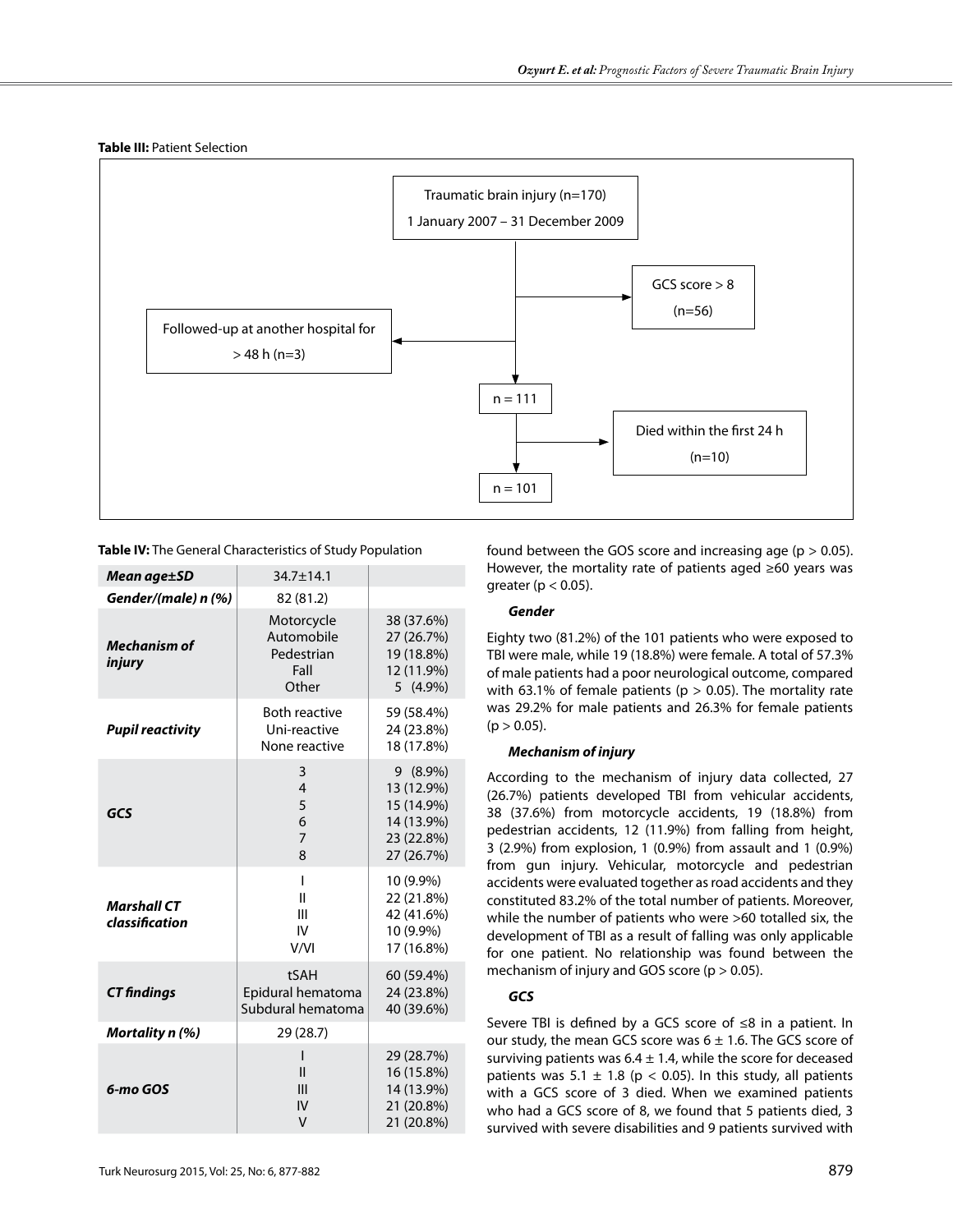mild disabilities. In contrast, 10 patients achieved complete recovery. It was found that a low GCS score was associated with a poor neurological outcome ( $p < 0.05$ ).

# *Pupil reactivity*

In this study, we detected reactive pupils in 59 (58.4%) patients, uni-reactive pupils in 24 (23.8%) patients and nonreactive pupils in 18 (17.8%) patients. Moreover, 17 (94.4%) of the 18 patients who had non-reactive pupils died, whereas 7 (29.1%) of the 24 patients who had uni-reactive pupils died and another 10 had poor neurological outcome. Ultimately, the patients who had non-reactive or uni-reactive pupils had a worse GOS score ( $p < 0.05$ ).

**Table V:** The Relationship of Prognostic Factors with GOS

| GOS                                                                              |                                        |                             |                      |  |  |
|----------------------------------------------------------------------------------|----------------------------------------|-----------------------------|----------------------|--|--|
| <b>Prognostic factors</b>                                                        | <b>Bad</b><br>$(n=59)$                 | Good<br>$(n=42)$            | р<br>value           |  |  |
| Age groups<br>18-30<br>$31 - 40$<br>41-50<br>51-60<br>$60+$                      | 27<br>16<br>9<br>$\boldsymbol{2}$<br>5 | 20<br>9<br>7<br>5<br>1      | 0.34                 |  |  |
| GCS<br>3<br>4<br>5<br>6<br>$\overline{7}$<br>8                                   | 9<br>9<br>7<br>11<br>15<br>8           | 0<br>4<br>8<br>3<br>8<br>19 | 0.01                 |  |  |
| <b>Pupil reactivity</b><br><b>Both reactive</b><br>One reactive<br>None reactive | 25<br>17<br>17                         | 34<br>7<br>1                | 0.000                |  |  |
| <b>CT</b> classification<br>ı<br>Ш<br>III<br>IV<br>V/VI                          | 3<br>8<br>27<br>7<br>14                | 7<br>14<br>15<br>3<br>3     | 0.01                 |  |  |
| <b>CT</b> findings<br>Epidural hematoma<br>Subdural hematoma<br>tSAH             | 14<br>26<br>40                         | 10<br>14<br>20              | 0.99<br>0.27<br>0.04 |  |  |
| Gender<br>Female<br>Male                                                         | 12<br>47                               | 7<br>35                     | 0.64                 |  |  |
| <b>Mechanism of injury</b><br>Road accident<br>Fall<br>Other                     | 48<br>9<br>$\overline{2}$              | 36<br>3<br>3                | 0.34                 |  |  |

# *CT findings*

Intracranial abnormalities (CT class II–VI) were observed in 90.1% of 101 patients. Shift, EDH, SDH and tSAH were detected in 9.9%, 23.8%, 39.6% and 59.4% of the CT scans, respectively. There were fewer patient deaths and better neurological outcomes for CT class I and II. Alternatively, the situation was exactly the opposite for CT class III and higher ( $p < 0.05$ ). While the presence of epidural and/or subdural hematoma in the patients did not affect the GOS score, worse neurological outcomes were encountered in patients who had tSAH ( $p < 0.05$ ).

Poor neurological outcome was detected in 58.4% of patients, 29 patients (28.7%) died and morbidity was observed in 51 patients (50.5%).

## **Discussion**

Severe TBI affects the healthcare system by causing pathologies and complications. Governments are affected due to labour loss and economic burden, while patients and their families are burdened with the consequences of death and disability.

Because of advancements in the field of medicine and the guidelines for the approach to TBI patients since the 1990s, the mortality rate is steadily declining. As a result of the declining mortality rate, the number of patients with neurological sequels is increasing (2). The studies on ameliorating neurological outcomes by estimating the prognosis of patients with appropriate treatment approaches are increasing in number. Clinicians should take factors affecting prognosis into consideration and determine the approach with patients and their families using their experience to guide them. We examined the prognostic factors in Turkey, which were already studied extensively and have a largely accepted validity in developed countries.

# *Age–GOS*

Severe TBI continues to be a problem affecting the youth population worldwide (12). It is important to note that in the present study, the percentage of the patients who were >60 years old totalled only 5.9%. This situation can be explained by youth motor vehicle accidents, which are the most common cause of severe TBI in Turkey. It has already been emphasized that older patients who experienced TBI had decreased GOS scores with worse neurological outcome and increased mortality rate than the younger patients (5, 12, 17). Although various threshold values between 30 and 60 years old were defined in the literature (12), such a threshold value was not detected in our study. No relationship was observed between age groups and GOS score ( $p > 0.05$ ); however, a significant difference was observed for patients >60 years old in terms of the mortality rate ( $p < 0.05$ ). A systemic review published in 2010 by Husson et al. found that nine studies supported increasing age with worse neurological outcome, while four studies observed no effect. In contrast, one study obtained better neurological outcomes and determined controversially that age was not a strong prognostic factor, contrary to common belief (6).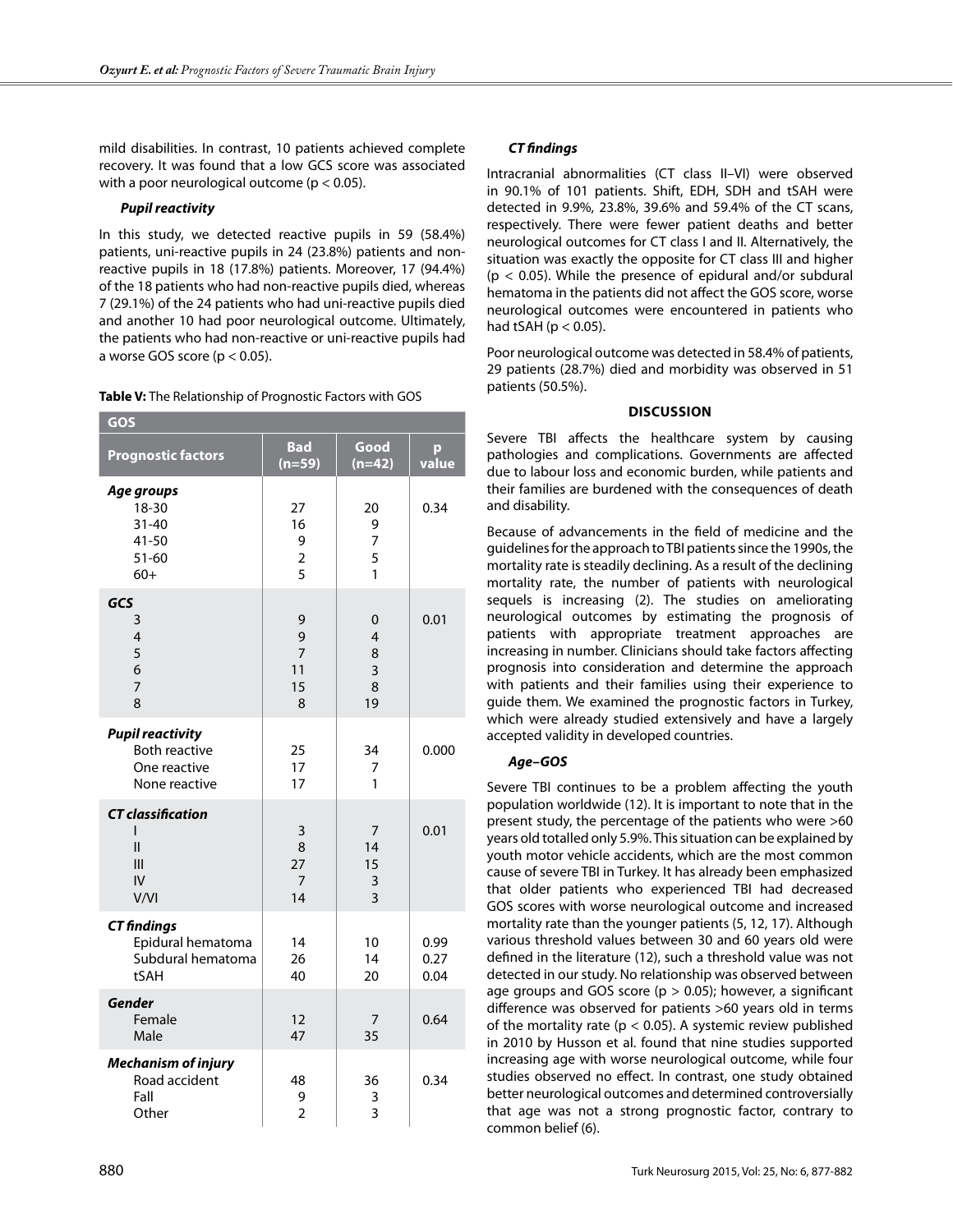## *Gender–GOS*

Given that the male population constitutes the majority of motor vehicle drivers worldwide as well as in Turkey, they were more readily exposed to TBI than females. In our study, men were exposed to TBI approximately four times more than women; however, similar to previous studies, no difference was observed between genders in terms of the GOS score (p  $> 0.05$ ) (9, 12).

## *Mechanism of injury–GOS*

Due to the necessary precautions being taken while driving motor vehicles and administering severe punishments for citizens failing to obey related laws, falling became the dominant cause of TBI in the United States (15). However, due to more lenient penalties and non-use of seat belts and helmets, road accidents are still the leading cause of TBI in Turkey (1). In our study, vehicular accidents were found to be the most frequent cause of TBIs, at 83.2%. While falls for patients >60 years old lead as the dominant cause of TBI in developed countries (4), our study demonstrates that the most common cause of TBI in Turkey remains road accidents for patients >60 years old in Turkey. Although road accidents resulted in better neurological outcome than falls (42.8% vs. 25%), the mechanism of TBI did not affect the mortality rate or GOS score (p > 0.05). In an IMPACT study, it was stated that road accidents had better outcomes than fall cases; however, it was not regarded as a prognostic factor. Simultaneously, this study supports the idea that it is irrevocable information from the public health perspective (3).

# *GCS–GOS*

In the neurological examination of TBI patients, one of the most important tools is GCS score due to its extensive use and easy application. It is one of the best indicators for determining severity and mortality rates of TBI (11,19). However, brain stem responses cannot be directly evaluated with GCS scores. In addition, verbal and eye scores (intubated, aphasic or aphonic patients, facial and ocular injury) may not be evaluated accurately (16). Similar to the literature (6, 11, 13, 14), our study yielded an improvement in the GOS scores and detected parallels to the increasing GCS score (p < 0.05). The group with a GCS score of 3–5 had lower GOS scores, whereas the group having a GCS score of 6–8 had higher GOS scores  $(p < 0.05)$ .

# *Pupil reactivity–GOS*

Moderately enlarged pupils with low light reactivity are the first indicators of uncal herniation. With the establishment of tentorial herniation, pupils are dilated along with the loss of light reaction. Pupil examination is a very practical type of examination with proven reliability; however, it has limited use for patients who have orbital trauma. The relationship between non-reactive or uni-reactive pupils after TBI and poor neurological outcome was previously emphasized (11, 13). In our study, most patients with non-reactive pupils died, whereas patients who had uni-reactive pupils largely encountered poor neurological outcome (p < 0.05).

## *CT findings–GOS*

CT is an indispensable radiological study in the evaluation of severe TBI patients because it can be easily utilized and quickly evaluated. Due to these advantages, it frequently takes precedence in prognostic studies. Despite the availability of various classification systems, the Marshall CT classification is most commonly used. In recent years, however, CT findings that are not included in this classification are also considered (6, 10, 14). In an IMPACT study, CT class III and IV were found to yield the worst neurological outcome and partial obliteration of the basal cisternae. Moreover, tSAH and the presence of midline shift in the patients were also found to be associated with poor outcomes. The study stated that the presence of epidural hematoma as a mass lesion was associated with a better neurological outcome than subdural hematoma (10). In our study, during the CT evaluation, the presence of pressure on the cisternae and/or shift as well as the presence of tSAH yielded a poor outcome (p < 0.05). However, we did not find any association between the presence of epidural and/or subdural hematoma with a poor outcome ( $p > 0.05$ ).

# *Limitations*

In evaluating the cognitive, motor and sensory dysfunctions occurring after TBI, only GOS was used and more detailed functional and neurophysiological tools were not utilized. In addition, our study is a uni-centred retrospective study.

## **Conclusions**

For predicting the prognosis of severe TBI patients, many factors were evaluated to this point. Our study reflects conclusions similar to studies conducted in developed countries; GCS score, brain CT findings and pupil reactivity were prominent as effective factors, while the effect of age on the prognosis was not observed.

## **References**

- 1. Akyel S, Simsek O, Sut N: Effective factors in the outcome of head injury. Ulus Travma Acil Cerrahi Derg 18: 125-132, 2012
- 2. Butcher I, McHugh GS, Lu J, Steyerberg EW, Hernandez AV, Mushkudiani N, Maas AI, Marmarou A, Murray GD: Prognostic value of cause of injury in traumatic brain injury: Results from the IMPACT study. J Neurotrauma 24: 281-286, 2007
- 3. Carney NA, Ghajar J: Guidelines for the management of severe traumatic brain injury. Introduction. J Neurotrauma Suppl 1: 1, 2007
- 4. Depreitere B, Meyfroidt G, Roosen G, Ceuppens J, Grandas FG: Traumatic brain injury in the elderly: A significant phenomenon. Acta Neurochir Suppl 114: 289, 2012
- 5. Hukkelhoven CW, Steyerberg EW, Rampen AJ, Farace E, Habbema JD, Marshall LF, Murray GD, Maas AI: Patient age and outcome following severe traumatic brain injury: An analysis of 5600 patients. J Neurosurg 99: 666-673, 2003
- 6. Husson EC, Ribbers GM, Willemse-van Son AH, Verhagen AP, Sam HJ: Prognosis of six-month functioning after moderate to severe traumatic brain injury: A systematic review of prospective cohort studies. J Rehabil Med 42: 425-436, 2010